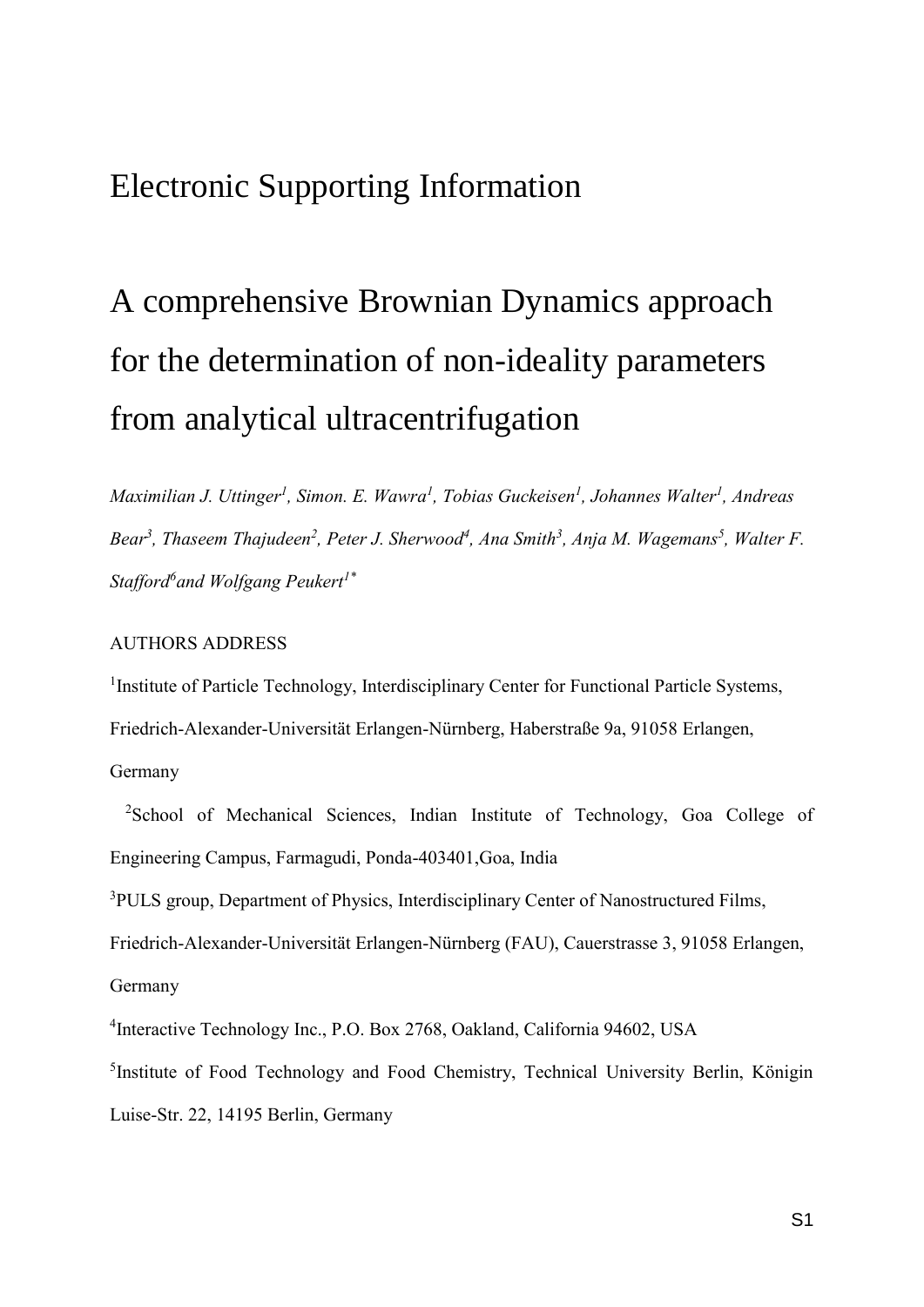Department of Neurology, Harvard Medical School, 220 Longwood Avenue Goldenson Building, Boston, MA 02115USA

\* <sup>1</sup>Corresponding Author: Wolfgang Peukert: +499131/85-29400, wolfgang.peukert@fau.de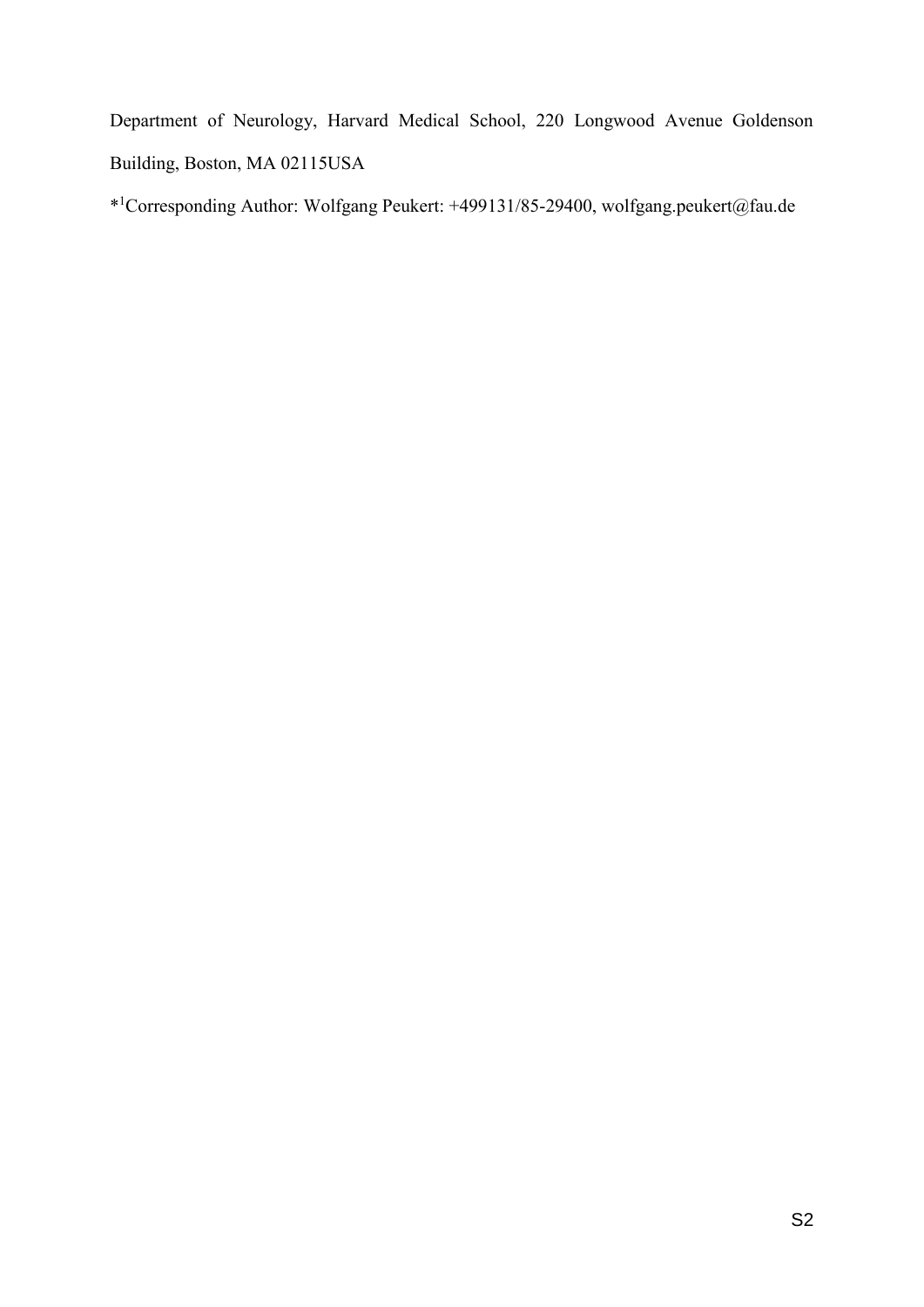#### **Brownian Dynamics Algorithm**

The position of each particle x is known at time t. In the case of concentration dependent sedimentation and diffusion coefficient, the displacement due to sedimentation,  $\Delta x_{\text{Sed}}$ , and diffusion,  $\Delta x_{\rm Brown}$ , are given by:

$$
x(t + \Delta t) = x(t) + \Delta x_{\text{Sed}} + \Delta x_{\text{Brown}} \tag{1}
$$

$$
\Delta x_{Sed} = x(t)[exp(s(c)\omega^2 \Delta t) - 1] \quad (2)
$$

$$
\langle \Delta x_{Brown}^{2} \rangle = 2D(c)\Delta t \tag{3}
$$

The concentration dependence is implemented by correcting the sedimentation and diffusion coefficient to the local concentration cj. This concentration is calculated based on the number of particles in each small compartment in the discretized cell, the so-called bins.

For the calculation of the local (bin) concentration, the volume of each individual subsection of the cell is considered (as indicated in the subsequent figure). Furthermore, the volume increase towards the bottom of the centrifugal cell ( $V_{\text{bin#1}} < V_{\text{bin#2}}$ ) is taken into account within our algorithm. With this, we ensure that radial diluation effects are properly described.



Figure S1: Schematic 2D representation of a sector-shaped AUC cell with meniscus positions  $r_m$  and bottom position rb. The cell is subdivided in several bins with width Δr in order to calculate local concentrations and to produce output data. This representation is taken from literature and adapted for the purpose of the illustration.<sup>1</sup>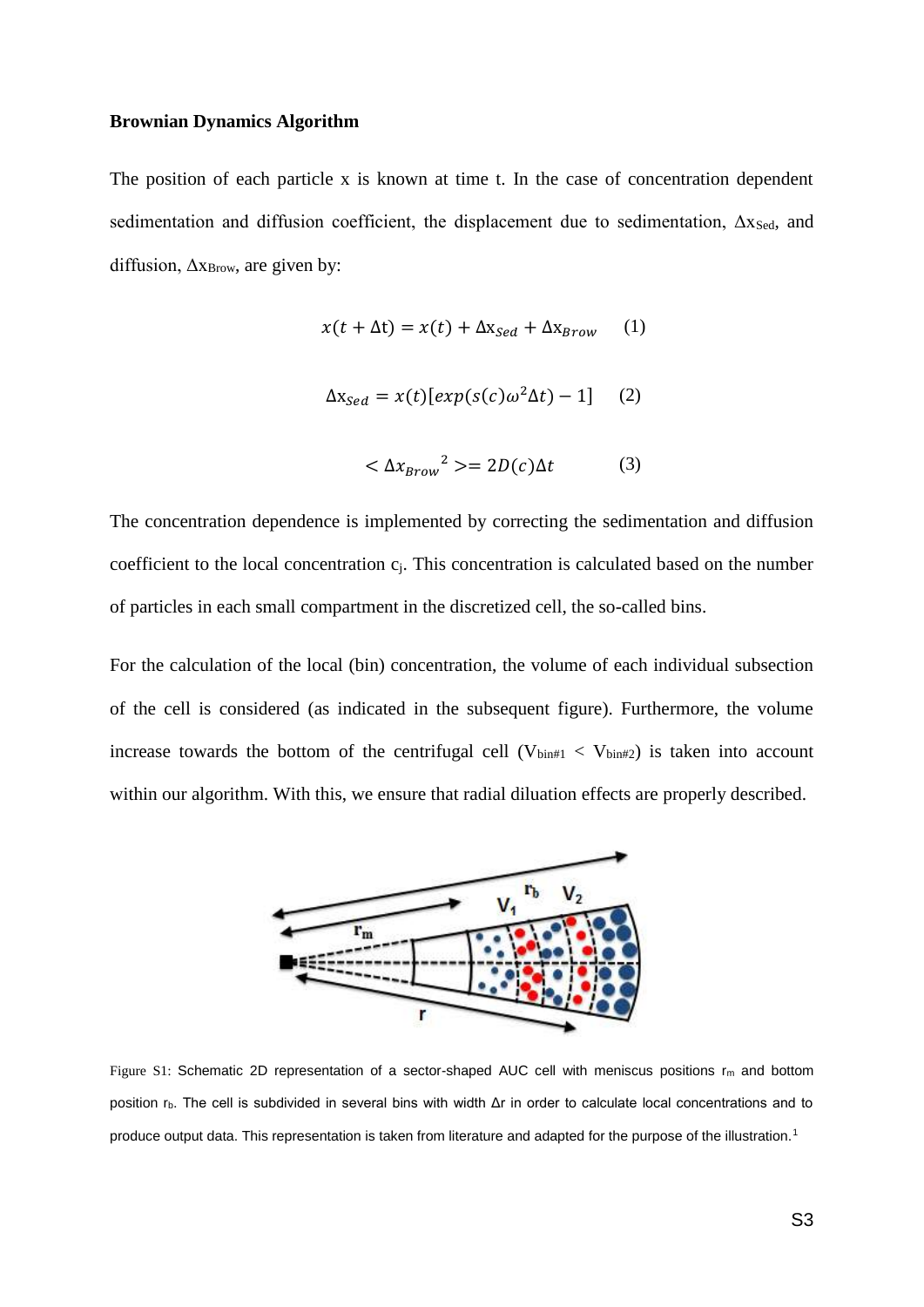#### **Simulation of ideal sedimentation behavior**

For a thorough illustration, we performed SV AUC simulations via our BD algorithm for the lysozyme model system and the same experimental values as in the main manuscript considering ideal sedimentation behavior only. Obtained profiles for ideal sedimentation profiles are given in the subsequent figure.



Figure S2: Left: Simulations from the BD algorithm (data points) and fit from numerical solutions of Lamm's Equation (straight lines) for ideal sedimentation behavior of the Lysozyme model system. The residual pattern shows no differences.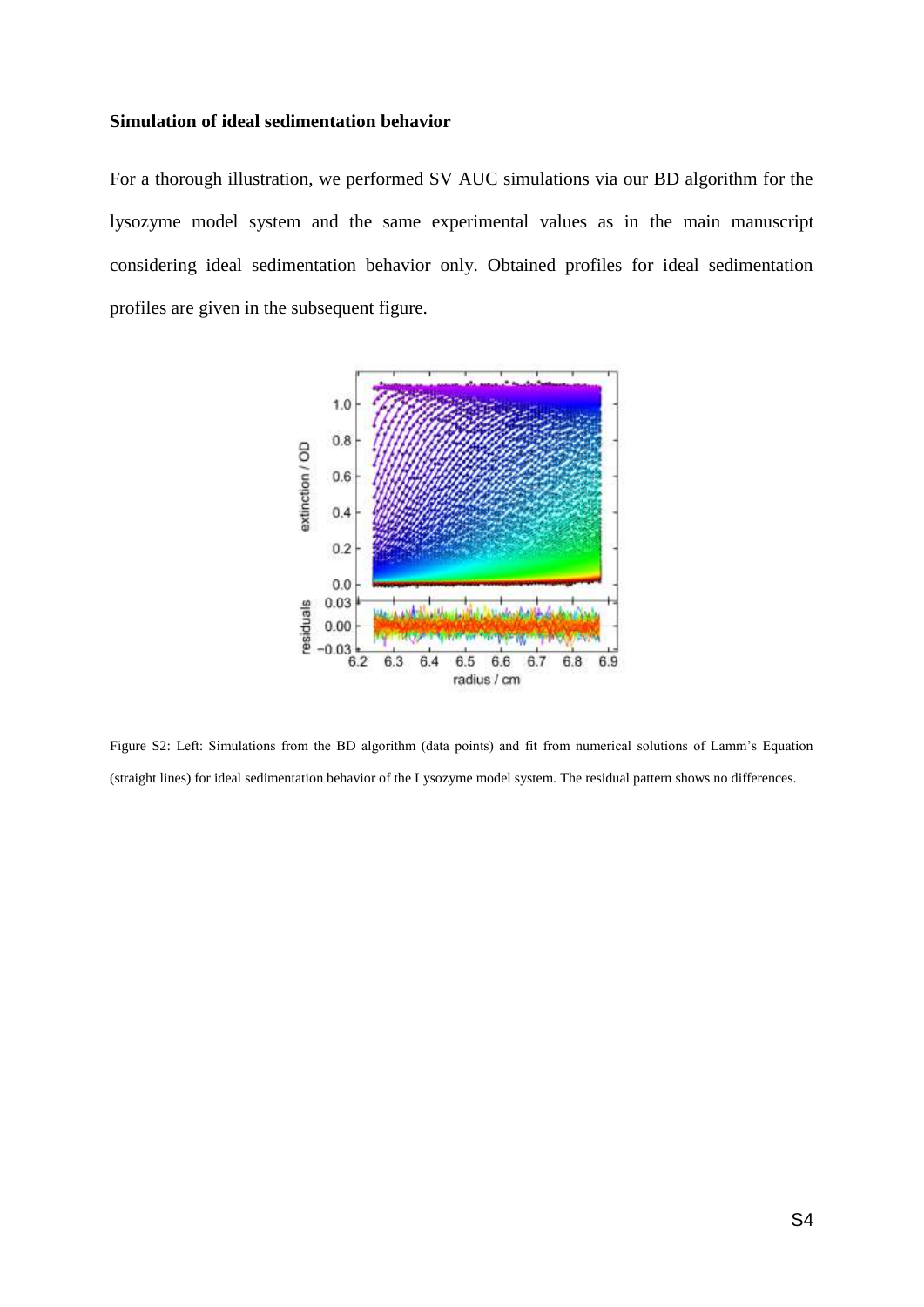#### **Taylor Series Approximation up to third order**

As the movement of nanoparticles in a centrifugal field ought to be described, the displacement of a particle in a single time step is extended by a deterministic sedimentation displacement and thus considerably larger. Therefore, higher order terms will be considered for the local diffusion coefficient and the resulting displacement of the particles. This will enable to model larger displacements. The resulting expression is given as:

$$
\Delta x_{Brown} = \pm \sqrt{2D[x(t)]\Delta t} + \alpha \frac{dD(c_j)}{dx} \Delta t \pm \frac{\alpha^2}{\sqrt{2}} \sqrt{D} \frac{d^2D(c_j)}{dx^2} \Delta t^{1.5} + \frac{\alpha^3}{3} D \frac{d^3D(c_j)}{dx^3} \Delta t^2 \tag{4}
$$

#### **First Derivative**

$$
\frac{\partial D}{\partial x} = \frac{\partial D}{\partial c} \cdot \frac{\partial c}{\partial x} \tag{5}
$$

#### **Second Derivative**

$$
\frac{\partial^2 D}{\partial x^2} = \frac{\partial}{\partial x} \left[ \frac{\partial D}{\partial c} \cdot \frac{\partial c}{\partial x} \right]
$$
 (6)

$$
\frac{\partial^2 D}{\partial x^2} = \left[\frac{\partial}{\partial x} \left(\frac{\partial D}{\partial c}\right)\right] \cdot \frac{\partial c}{\partial x} + \frac{\partial D}{\partial c} \cdot \left[\frac{\partial}{\partial x} \left(\frac{\partial c}{\partial x}\right)\right] \tag{7}
$$

$$
\frac{\partial^2 D}{\partial x^2} = \frac{\partial^2 D}{\partial c^2} \cdot \frac{\partial c}{\partial x} \cdot \frac{\partial c}{\partial x} + \frac{\partial D}{\partial c} \cdot \frac{\partial^2 c}{\partial x^2}
$$
(8)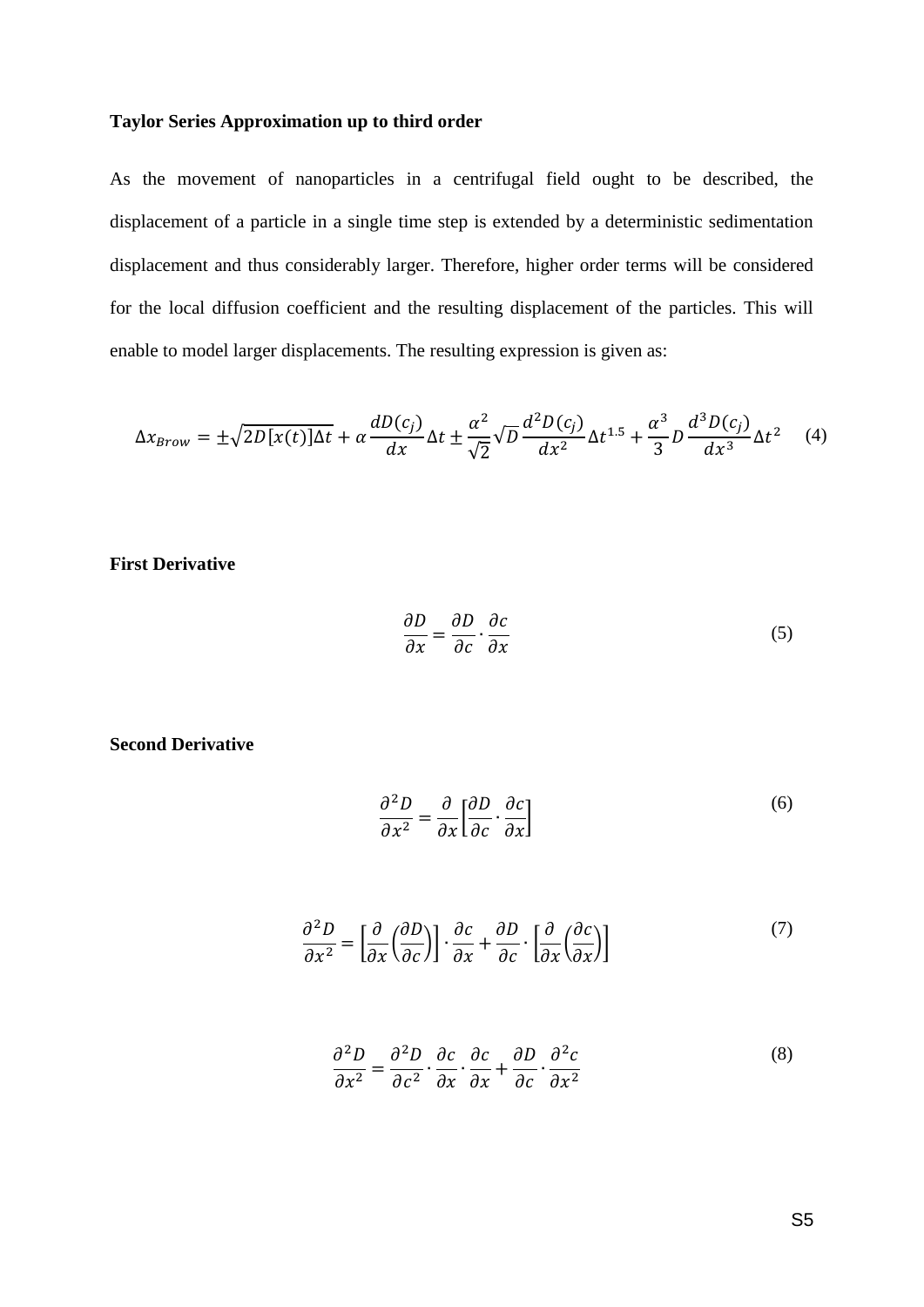$$
\frac{\partial^2 D}{\partial x^2} = \frac{\partial^2 D}{\partial c^2} \cdot \left(\frac{\partial c}{\partial x}\right)^2 + \frac{\partial D}{\partial c} \cdot \frac{\partial^2 c}{\partial x^2}
$$
(9)

**Third Derivative**

$$
\frac{\partial^2 D}{\partial x^2} = I + II
$$
 (10)

$$
\frac{\partial^3 D}{\partial x^3} = \frac{\partial}{\partial x} I + \frac{\partial}{\partial x} II
$$
\n(11)

$$
\frac{\partial}{\partial x}I = \frac{\partial}{\partial x} \left[ \frac{\partial^2 D}{\partial c^2} \cdot \left( \frac{\partial c}{\partial x} \right)^2 \right]
$$
(12)

$$
\frac{\partial}{\partial x}I = \frac{\partial}{\partial x} \left[ \frac{\partial^2 D}{\partial c^2} \cdot \left( \frac{\partial c}{\partial x} \right)^2 \right]
$$
(13)

$$
\frac{\partial}{\partial x}I = \frac{\partial^3 D}{\partial c^3} \cdot \left(\frac{\partial c}{\partial x}\right)^3 + 2\frac{\partial^2 D}{\partial c^2} \cdot \frac{\partial c}{\partial x} \cdot \frac{\partial^2 c}{\partial x^2}
$$
(14)

$$
\frac{\partial}{\partial x}II = \frac{\partial}{\partial x} \left[ \frac{\partial D}{\partial c} \cdot \frac{\partial^2 c}{\partial x^2} \right]
$$
(15)

$$
\frac{\partial}{\partial x}II = \frac{\partial^2 D}{\partial c^2} \cdot \frac{\partial c}{\partial x} \cdot \frac{\partial^2 c}{\partial x^2} + \frac{\partial D}{\partial c} \cdot \frac{\partial^3 c}{\partial x^3}
$$
(16)

S6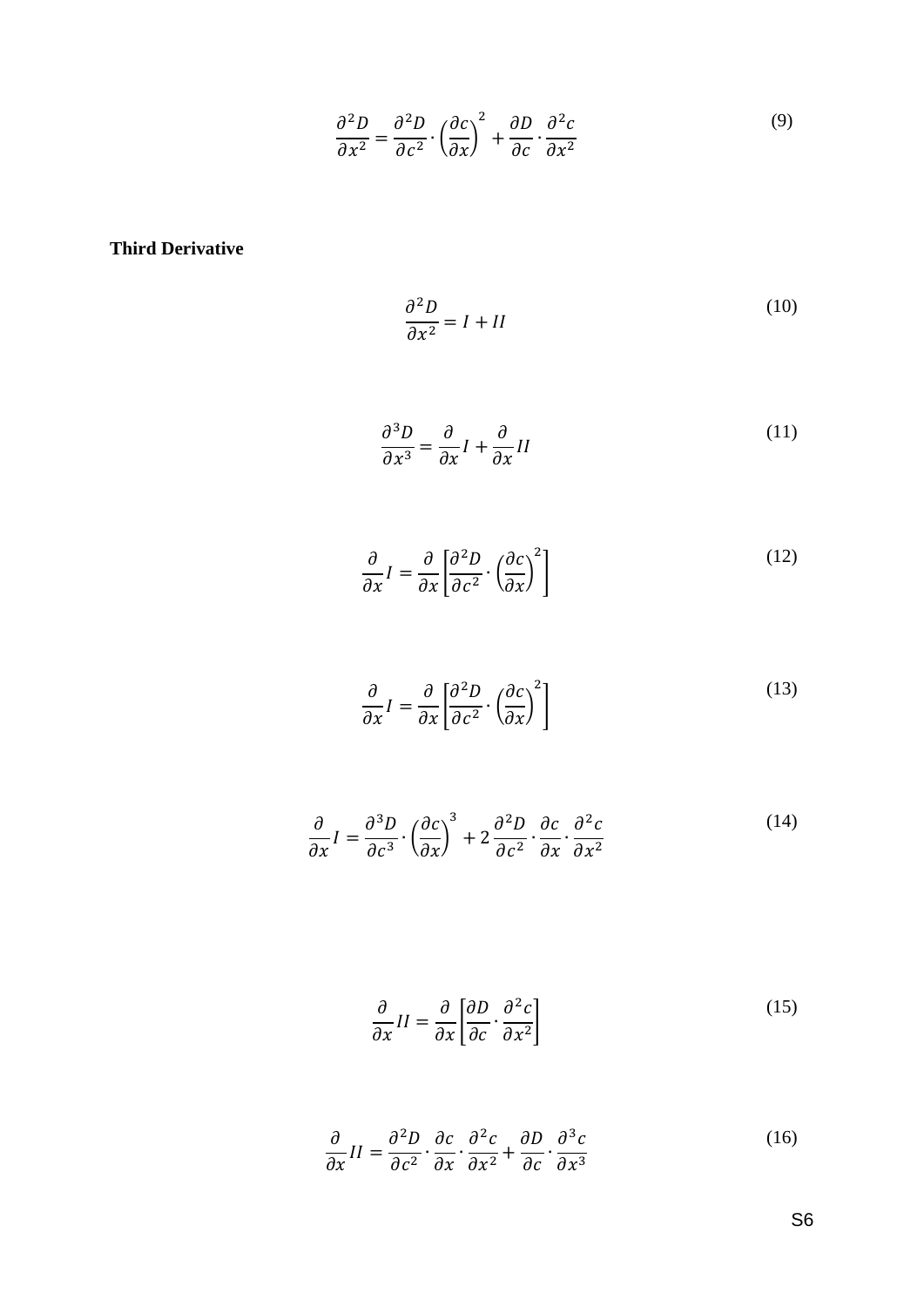$$
\frac{\partial^3 D}{\partial x^3} = \frac{\partial^3 D}{\partial c^3} \cdot \left(\frac{\partial c}{\partial x}\right)^3 + 2\frac{\partial^2 D}{\partial c^2} \cdot \frac{\partial c}{\partial x} \cdot \frac{\partial^2 c}{\partial x^2} + \frac{\partial^2 D}{\partial c^2} \cdot \frac{\partial c}{\partial x} \cdot \frac{\partial^2 c}{\partial x^2} + \frac{\partial D}{\partial c} \cdot \frac{\partial^3 c}{\partial x^3}
$$
(17)

## **Derivation of Diffusion coefficient over concentration**

$$
\frac{dD(c_j)}{dc_j} = D_0 \frac{\beta - k_s}{(1 + k_s c_j)^2})
$$
\n(18)

$$
\frac{d^2D(c_j)}{dc_j^2} = D_0 \frac{2(\beta - k_s)k_s}{(1 + k_s c_j)^3} \tag{19}
$$

$$
\frac{d^3 D(c_j)}{dc_j^3} = D_0 \frac{6(\beta - k_s)k_s^2}{(1 + k_s c_j)^4}
$$
 (20)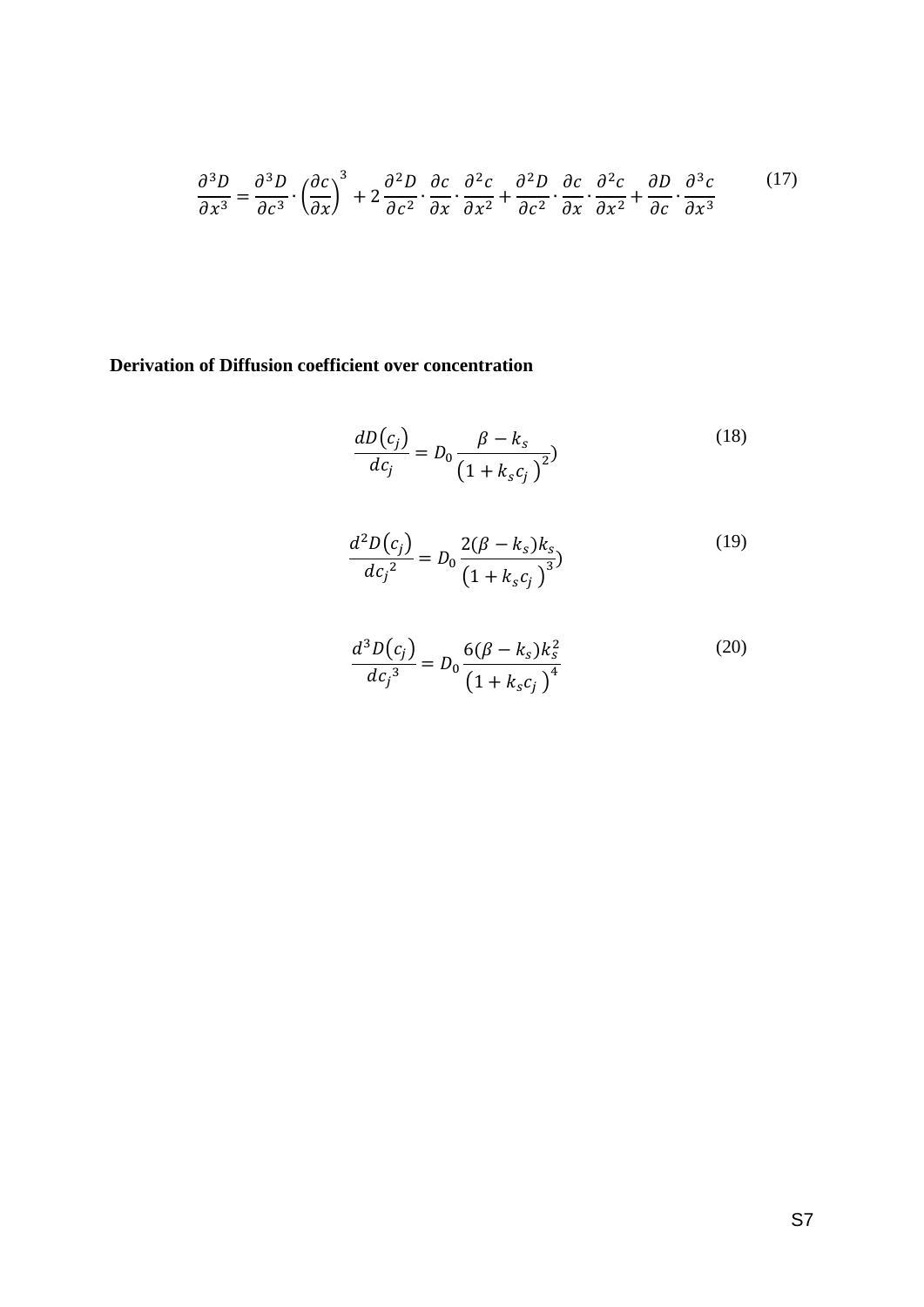## **Iterative test of Equation 12 in main manuscript**



Figure S3: Diffusion coefficient as input to Equation 12 in the main manuscript. The diffusion coefficient is calculated from numerous iterations as depicted in Figure 1 of the main manuscript.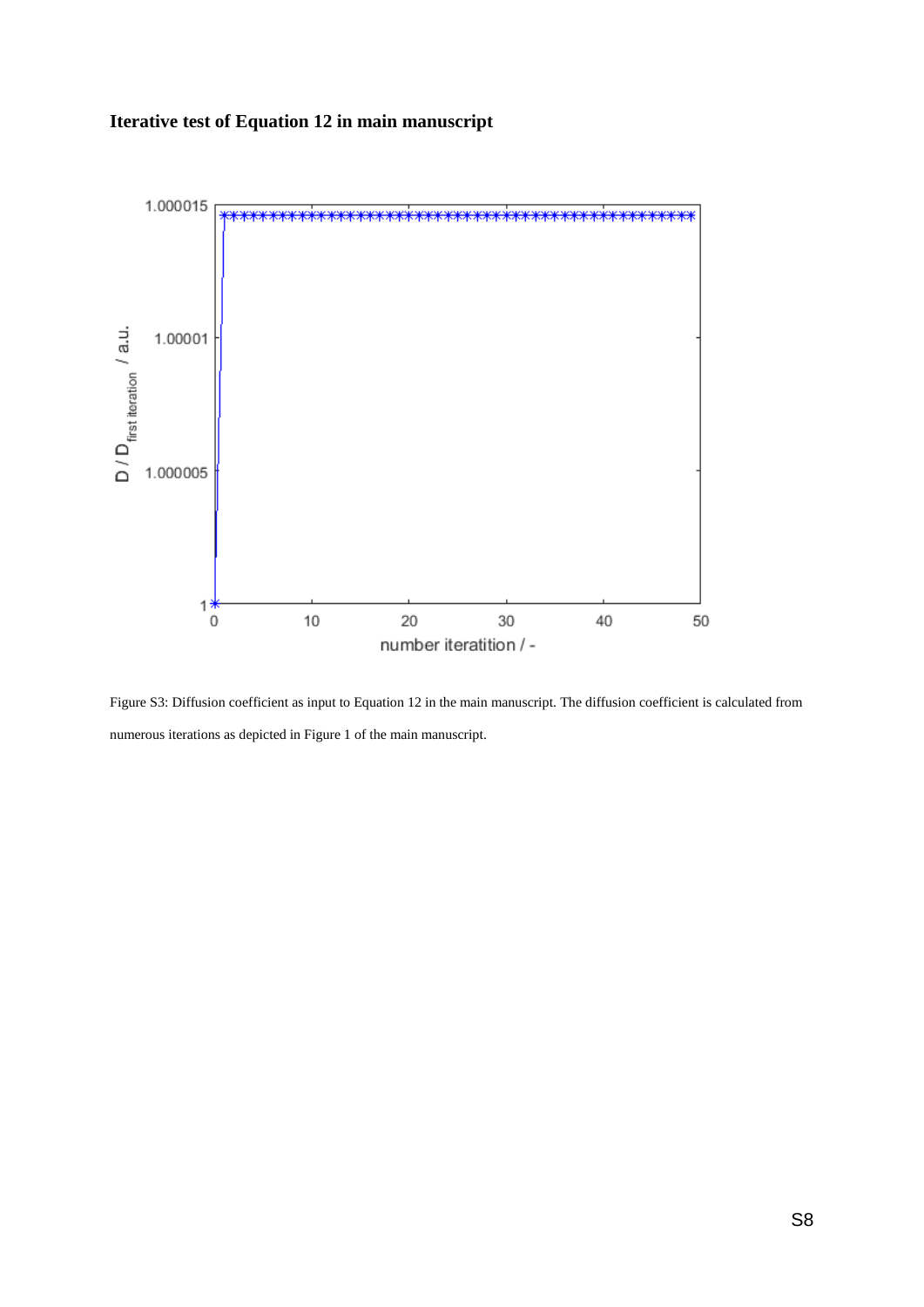#### **Underlying theory of the evaluation tool SEDANAL**

At the meniscus and cell base, the sedimentation and diffusion fluxes are equal to zero. Therefore no solute can cross the meniscus or base of the cell, hence defining the boundary conditions of the numerical solution. In the case of ideal sedimentation and no interactions, such as chemical reactions, between concurrently sedimenting species, there is a separate Partial Differential Equation (PDE) for each species. Thus, the finite-element method (FEM) formulation to Lamm's Equation for the ideal case is given by Todd and Haschemeyer<sup>2</sup>:

$$
Gc_{+} = Z \text{ and } Z = Hc_{-}
$$
  
\nwith 
$$
G = (B + \Delta t (D_0 A^1 - s_0 \omega^2 A^2))
$$
\n(21)

A1 and A2 are tridiagonal matrices which are only dependent upon the grid chosen for the FEM. The components of the vector c are concentrations at each grid point (+ and – refer the start and end of each time step). Non-ideality is introduced as hydrodynamic and thermodynamic, with the coefficients BM and ks. The diffusion and sedimentation coefficients are functions of concentration, so at each radial grid point:

$$
s = s_0(1 - \theta) \text{ and } D = D_0(1 - \varepsilon)
$$

with 
$$
\varepsilon = \frac{Q - P}{1 + Q}
$$
 and  $\theta = Q/(1 + Q)$  (22)

with 
$$
P = (2BM \cdot c)
$$
 and  $Q = k_s \cdot c$ 

Once ε and Θ are known for each radial grid point, the vectors  $C^U$ ,  $C^V$ ,  $C^W$  and  $C^A$  are computed as:

$$
c_i^U = c_{i+1} + 1\theta_i
$$
  
\nand 
$$
c_i^V = c_i \theta_i
$$
\n(23)

S9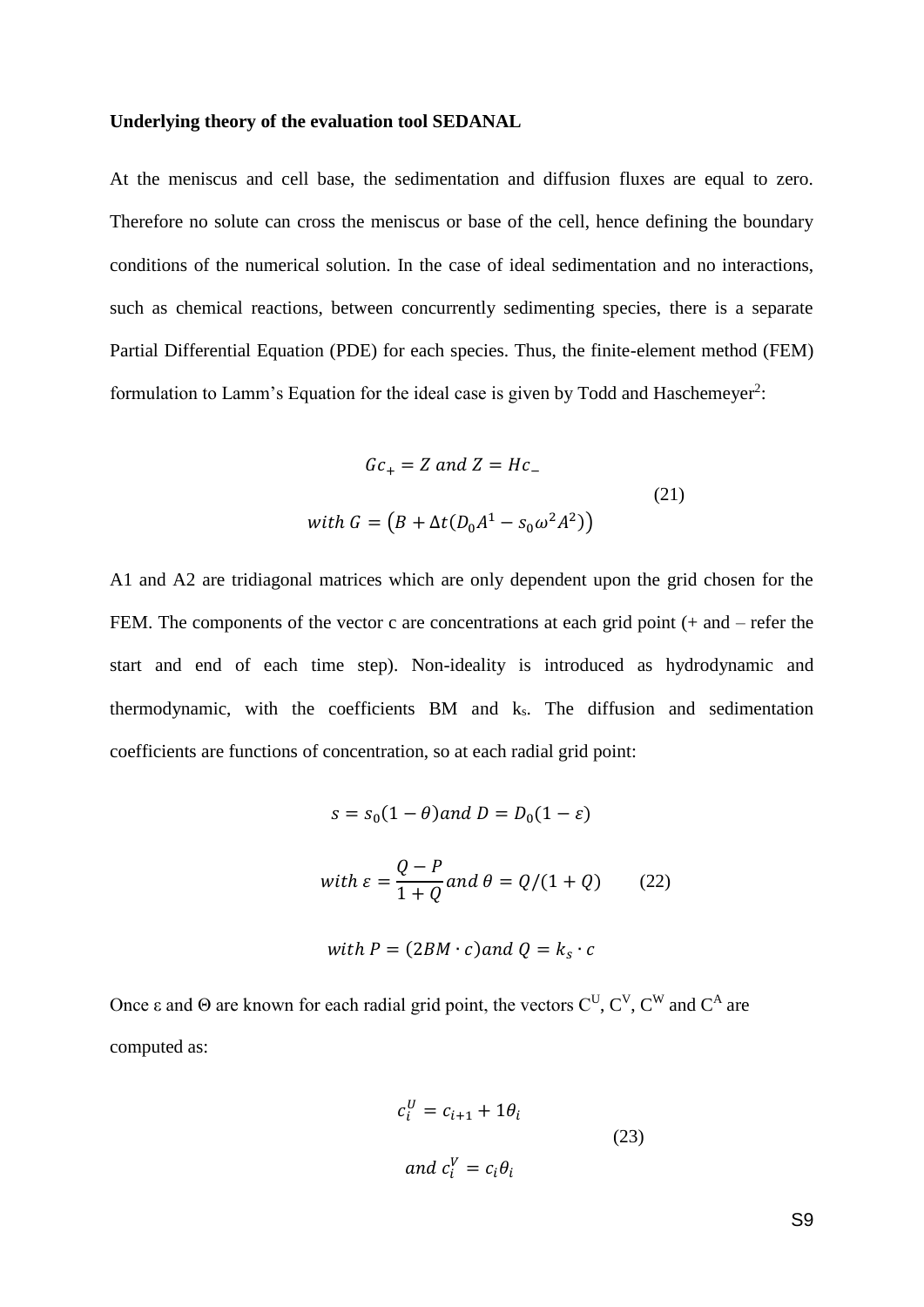and 
$$
c_i^W = c_i \theta_{i+1}
$$
  
and  $c_i^A = c_i \varepsilon_i$ 

The correction for non-ideality, y, is given by:

$$
y = \Delta t (D_0 (UC^U + VC^V + WC^W)
$$

$$
- s_0 \omega^2 A^2 C^A
$$
 (24)

U, V, and W are tridiagonal matrices dependent only on the grid. The correction for nonideality is added to Z, so:

$$
Z = Bc_- + y \tag{25}
$$

In case of chemical reactions, SEDANAL perform alternating steps in the of sedimentation/diffusion and chemical kinetics/equilibria. The algorithm analyses SE data by fitting sedimentation data to an equation of the form:

$$
y - y_0 = \sum_{i=1}^{n_s} A_i \exp(kM_i \xi + 2 \sum_{j=1}^{n_s} B_j c_j
$$
 (26)  
with  $A_i = c_i(r_m) \gamma_i$  and  $\xi = \frac{r^2}{2} - \frac{r_m^2}{2}$  (27)

Here, y is the signal and y<sub>0</sub> an offset. The term  $2\sum_{i=1}^{n_s} B_i c_i$  $\int_{j=1}^{n_s} B_j c_j$  in the exponential contains the Non-Ideality of species *j*. The extinction coefficient of species *i* is denoted  $\gamma$ <sub>i</sub>.

#### **Brownian Dynamics Simulations - Ideal Sedimentation behavior**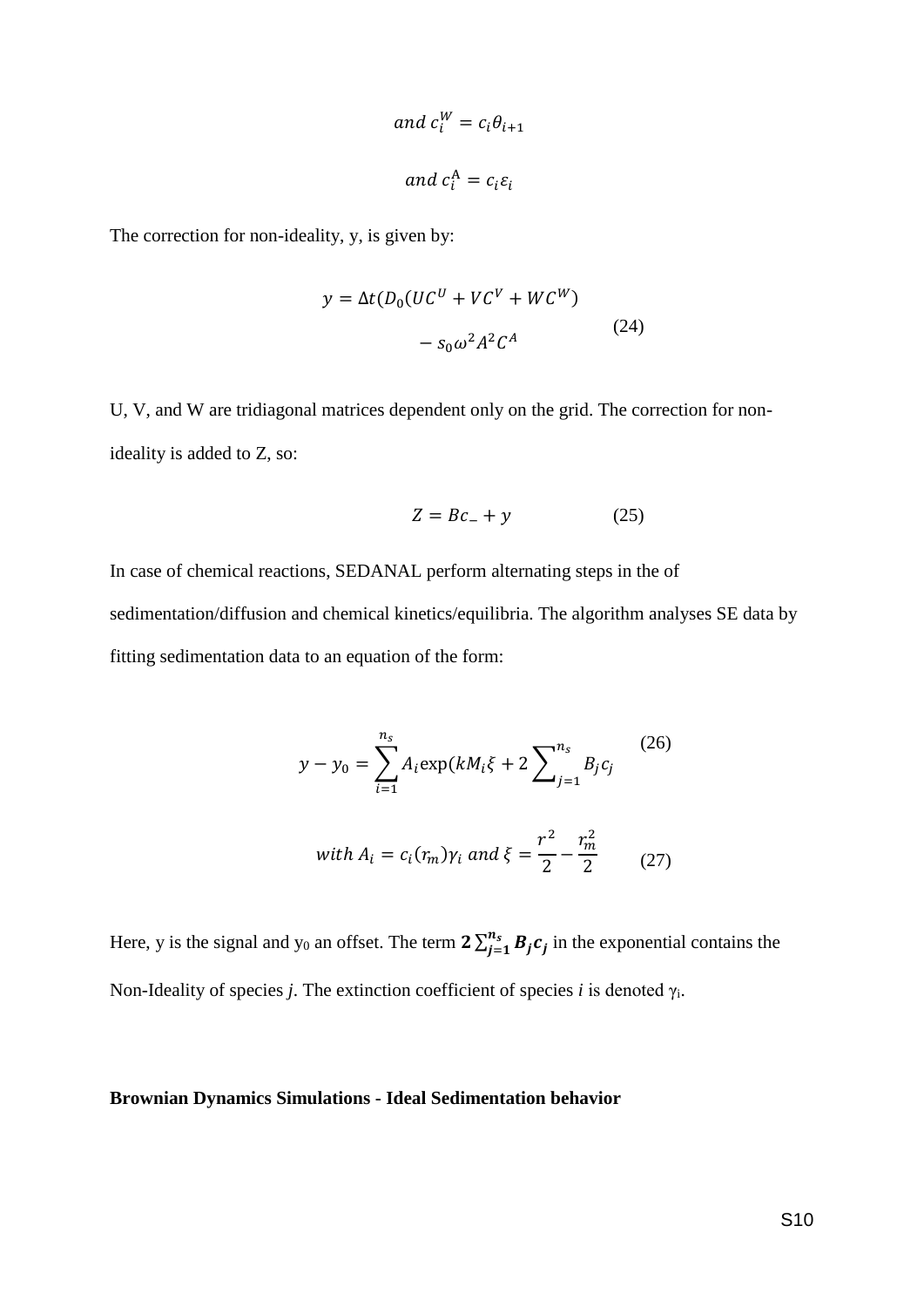

Figure S4: Time for equilibrium. The rmsd is calculated based on the difference of each scan and the first scan



Figure S5 (a) Simulated SE profiles from BD simulation (straight lines) and the theoretically calculated ideal SE profiles (dashed lines) (b) Residuals of the profiles in (a) between the simulated and the theoretically calculated profiles.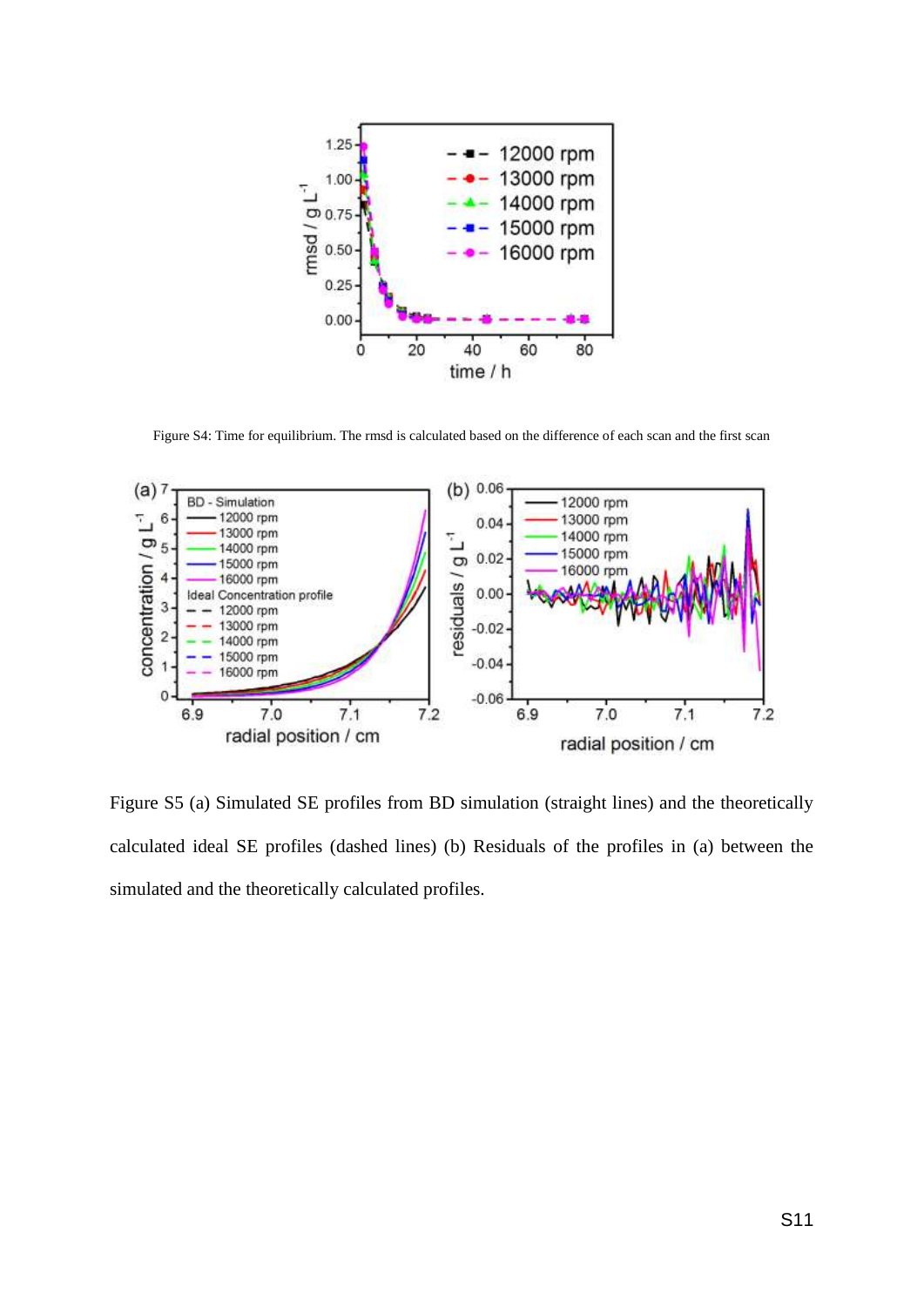|              | Rotor velocity/ | $M_{in,BD}$ | $M_{out,SA}$  | Deviation  |
|--------------|-----------------|-------------|---------------|------------|
| #            | rpm             | kDa         | kDa           | %          |
| $\mathbf{1}$ | 12000           |             | 100.44        | 0.44       |
| 2            | 13000           |             | 100.833       | 0.83       |
| 3            | 14000           | 100         | 100.44        | 0.44       |
| 4            | 15000           |             | 100.71        | 0.71       |
| 5            | 16000           |             | 100.84        | 0.84       |
| 6            | 7600 - 22000    | 50/100      | 51.87/103.67  | 3.37/3.57  |
| 7            | $6200 - 20000$  | 100/150     | 102.70/167.54 | 2.70/11.69 |
| 8            | 6200 - 22000    | 50/150      | 50.73/154.71  | 1.45/3.14  |

Table S1: Parameters for ideal SE BD simulations. Values of further BD simulations with more species present are shown alongside the retrieved molar masses from SEDANAL.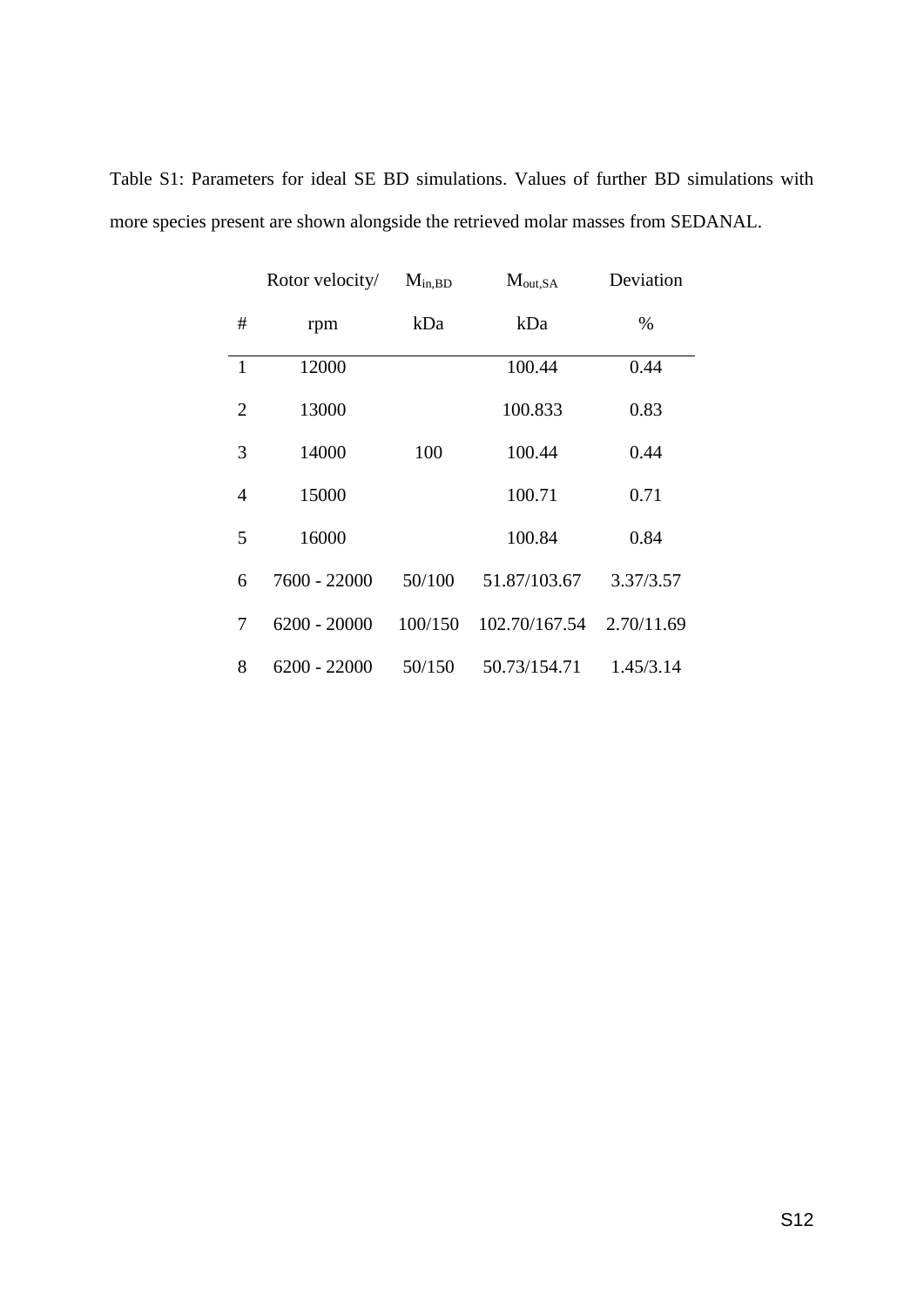**Derivation of non-ideal sedimentation equilibrium**

$$
\overrightarrow{J_D} = (-(1-\alpha)c\frac{dD}{dr} - D\frac{dc}{dr})\overrightarrow{e_r}
$$
 (28)

$$
\vec{J_S} = c s w^2 r \cdot \vec{e_r} \tag{29}
$$

$$
D = D_0 \left( \frac{1 + \beta c}{1 + k_s c} \right) \text{ mit } \beta = 2BM - \bar{v}
$$
 (30)

$$
\frac{dD}{dr} = \frac{dD}{dc}\frac{dc}{dr} = D_0c\left(\frac{\beta(1 + k_s c) - (1 + \beta c)k_s}{(1 + k_s c)^2}\right)\frac{dc}{dr}
$$
(31)

$$
\overrightarrow{J_D} + \overrightarrow{J_S} = 0 \tag{32}
$$

$$
(1 - \alpha)D_0 c \left( \frac{\beta (1 + k_s c) - (1 + \beta c) k_s}{(1 + k_s c)^2} \right) \frac{dc}{dr} + D_0 \left( \frac{1 + \beta c}{1 + k_s c} \right) \frac{dc}{dr} =
$$
  

$$
= \frac{s_0 c}{1 + k_s c} \omega^2 r
$$
 (33)

$$
(1 - \alpha)D_0 \left(\frac{\beta(1 + k_s c) - (1 + \beta c)k_s}{1 + k_s c}\right) \frac{dc}{dr} + D_0 \left(\frac{1 + \beta c}{c}\right) \frac{dc}{dr} = s_0 \omega^2 r \tag{34}
$$

$$
\left[ (1 - \alpha) \left( \beta - \frac{k_s + \beta k_s c}{1 + k_s c} \right) + \frac{1}{c} + \beta \right] dc = \frac{s_0}{D_0} \omega^2 r dr \tag{35}
$$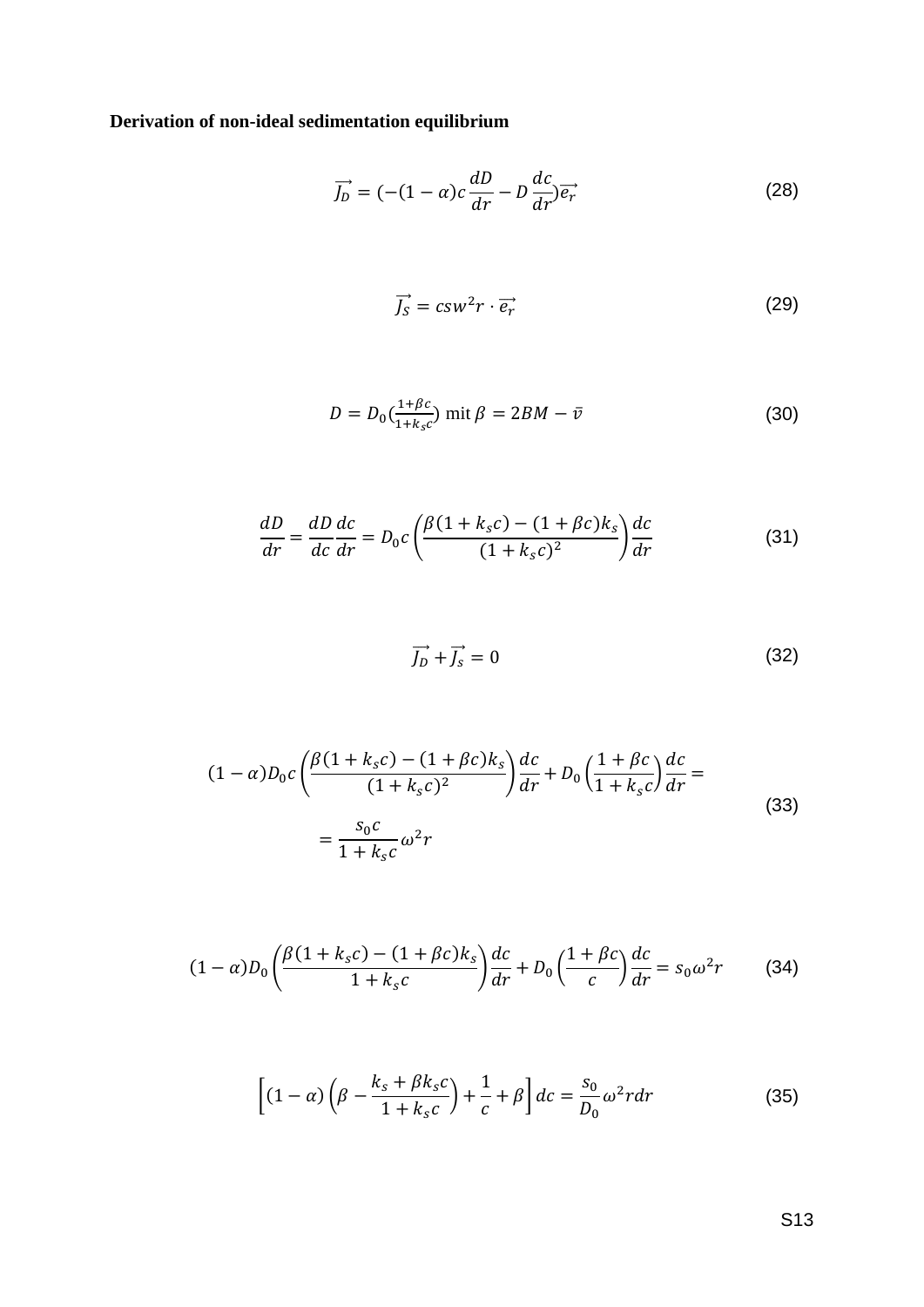$$
\frac{k_s + \beta k_s c}{1 + k_s c} = \frac{k_s}{1 + k_s c} + \frac{\beta k_s c + \beta - \beta}{1 + k_s c} = \frac{k_s}{1 + k_s c} + \frac{\beta (1 + k_s c)}{1 + k_s c} - \frac{\beta}{1 + k_s c}
$$
\n
$$
= \frac{k_s - \beta}{1 + k_s c} + \beta
$$
\n(36)

$$
\int \frac{k_s - \beta}{1 + k_s c} dc = \frac{(k_s - \beta)}{k_s} \cdot \ln(1 + k_s c) + C \tag{37}
$$

$$
\left[ (1 - \alpha) \left( -\frac{k_s - \beta}{1 + k_s c} \right) + \frac{1}{c} + \beta \right] dc = \frac{s_0}{D_0} \omega^2 r dr \tag{38}
$$

$$
\int_{c_0}^{c} ... = \int_{r_0}^{r} ... \tag{39}
$$

$$
-(1 - \alpha) \frac{k_s - \beta}{k_s} ln\left(\frac{1 + k_s c(r)}{1 + k_s c(r_0)}\right) + ln\left(\frac{c(r)}{c(r_0)}\right) + \beta(c(r) - c(r_0))
$$
  
= 
$$
\frac{1}{2} \frac{s_0}{D_0} \omega^2 (r^2 - r_0^2)
$$
 (40)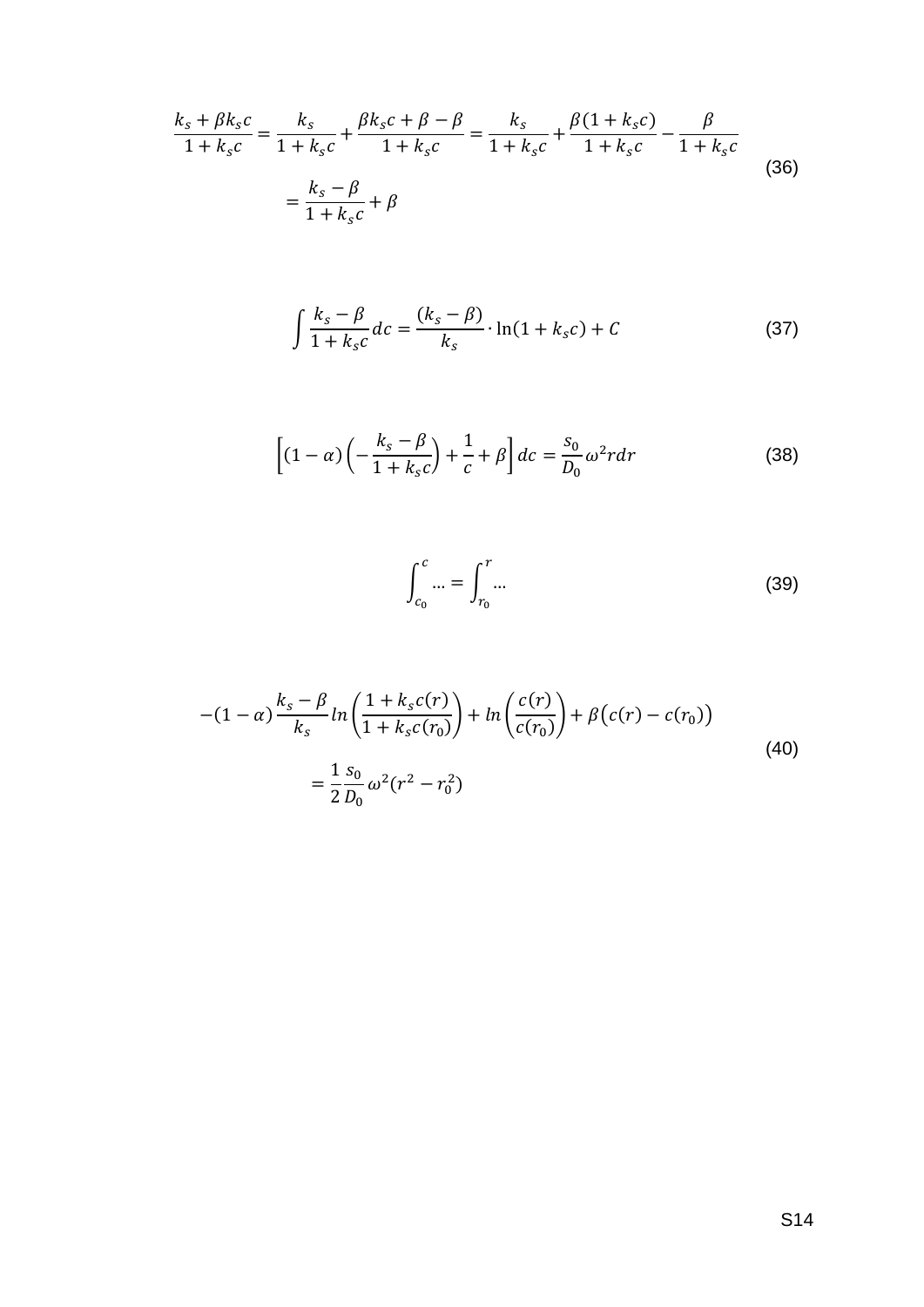# **Accordance of NI SE BD simulations and the analytical solution of equation 7 of the main manuscript**



Figure S6(a) Simulated SE profiles by the BD algorithm for different values of  $\alpha$  for a model system with a molar mass of 100 kDa and the non-ideality parameters  $k_s = 250$  mL  $g^{-1}$  and BM = 75 mL  $g^{-1}$  (straight lines) and numerically calculated profiles (dashed lines) The rotor speed was set to 12000 rpm. (b) Residuals of the profiles in (a).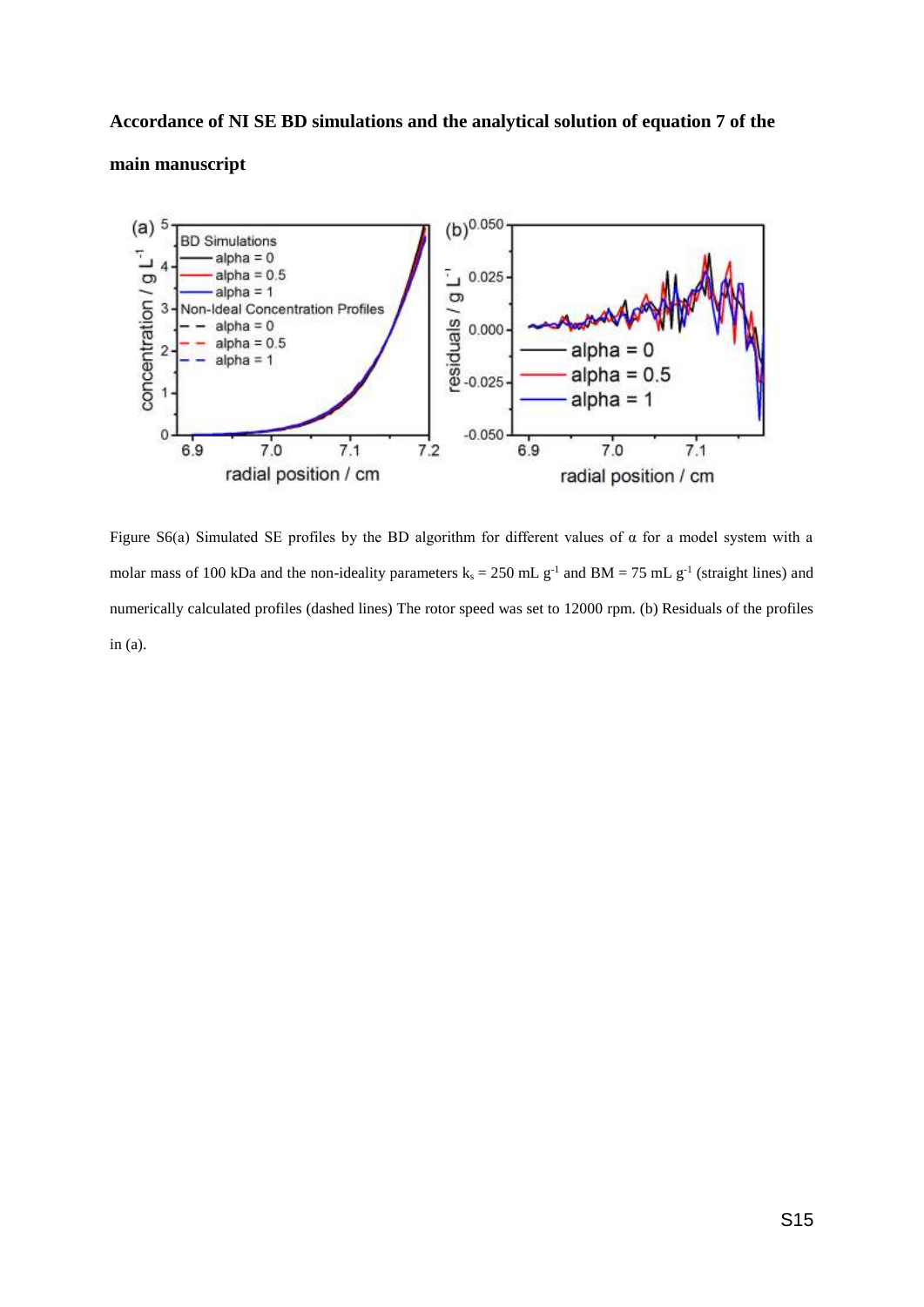#### **Inclusion and exclusion of hydrodynamic non-ideality throughout BD simulations**



Figure S7:(left) Simulated SE profiles with no hydrodynamic non-ideality (dashed line, ks = 0 mL g-1) and including hydrodynamic non-ideality (straight line, ks = 100 mL g-1) for a theoretical model system with a molar mass  $M = 100$  kDa at a rotor speed of 12000 rpm. (right) Residuals of the profiles in (a).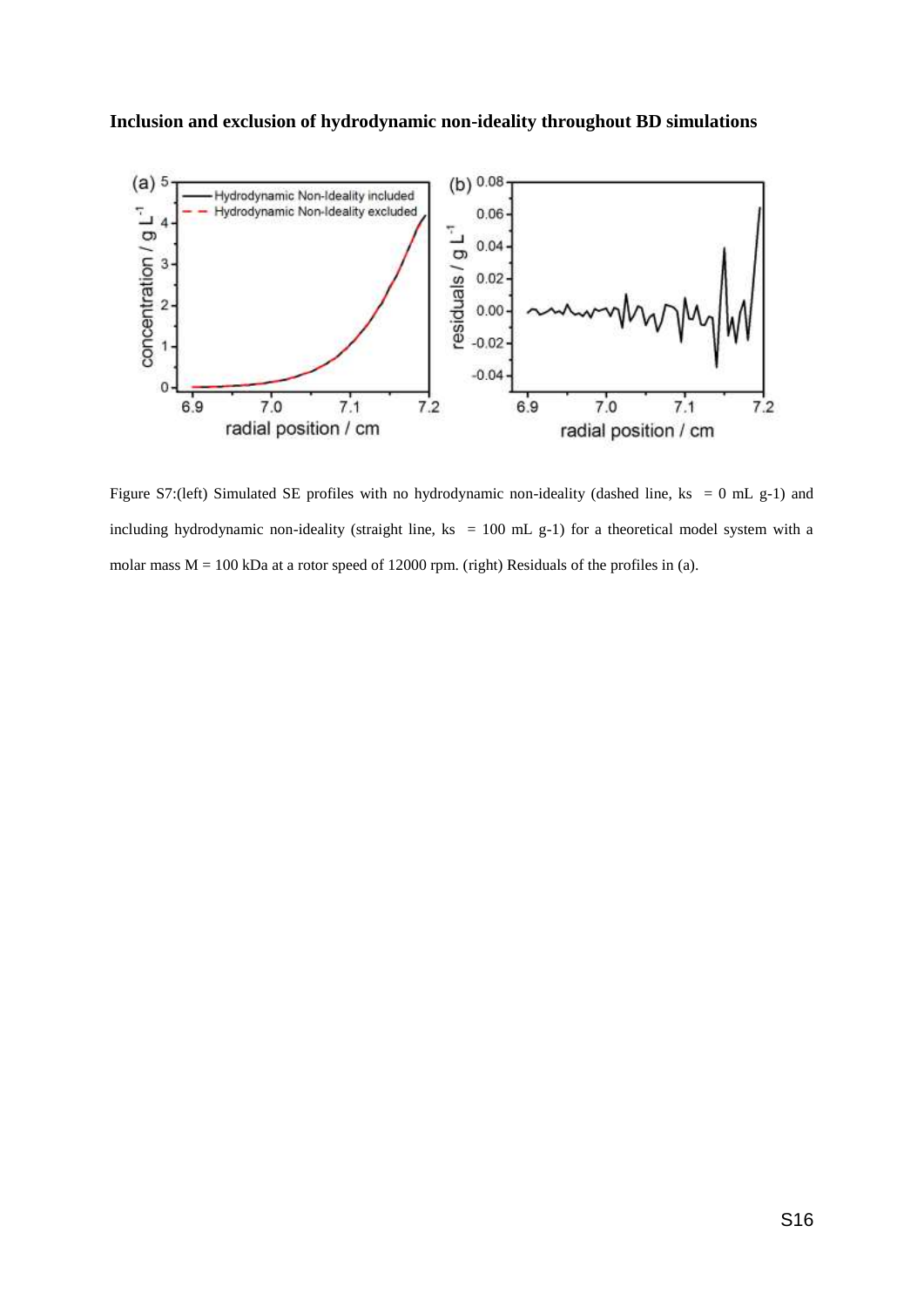**Results from BD simulation describing the space-dependent diffusion coefficient with a Taylor Series Approximation up to third order**



Figure S8(Left)**:** Retrieved values from data analysis of SE BD forward simulations in SEDANAL along the input values to the BD simulations. (Right):Retrieved values from data analysis of SV BD forward simulations in SEDANAL (open circles) along the input values to the BD simulations (square symbols). The results from the slope-analysis are presents as cross-symbols.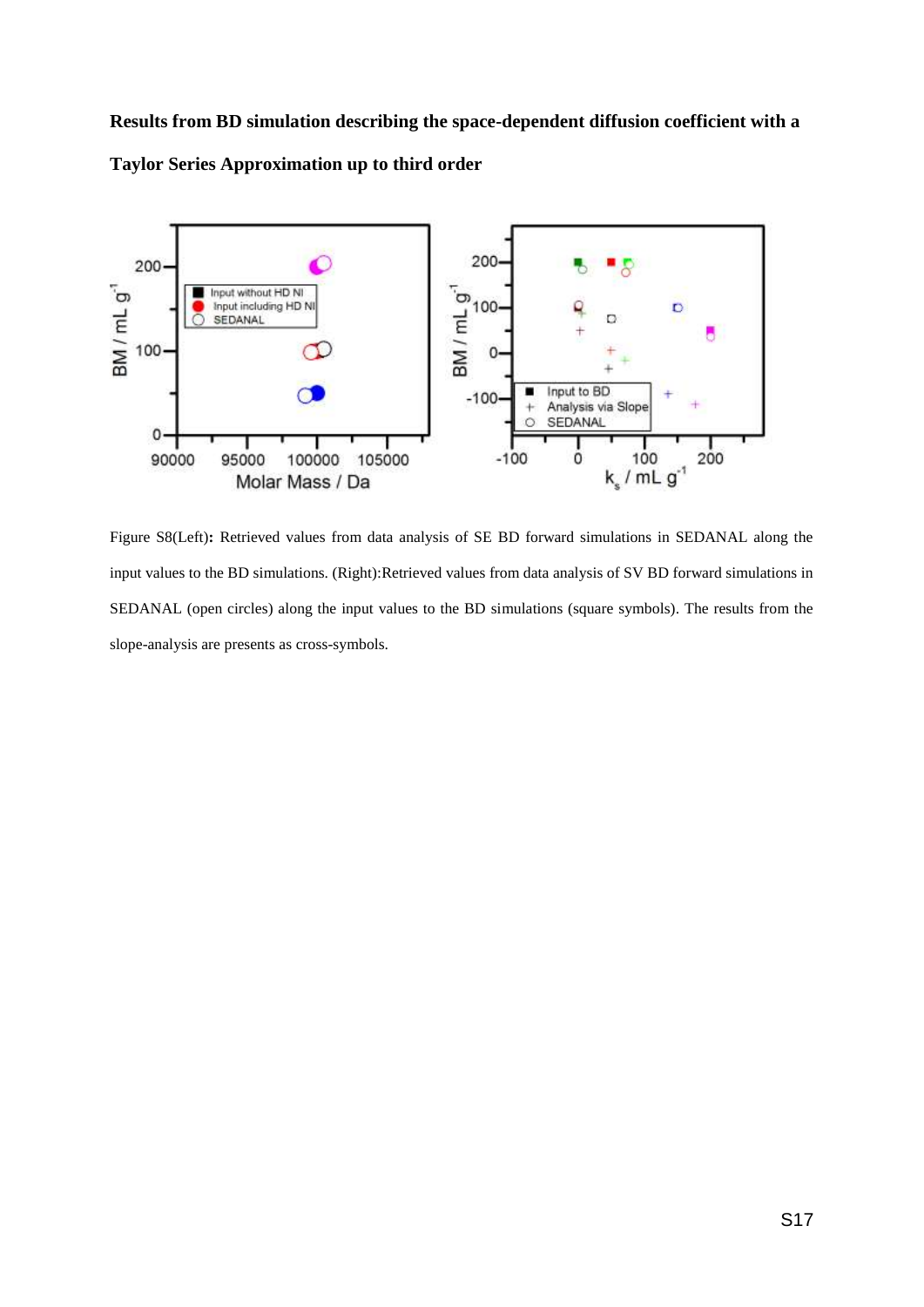#### **Analysis of the slope from BD simulations**



Figure S9: (Right) Apparent reciprocal Sedimentation coefficient versus loading concentration. (Left). Apparent diffusion coefficient is shown as a function of the loading concentration. Data are shown along with the theoretically calculated values for the known parameters. Values were extracted from the ideal single species model of SEDFIT.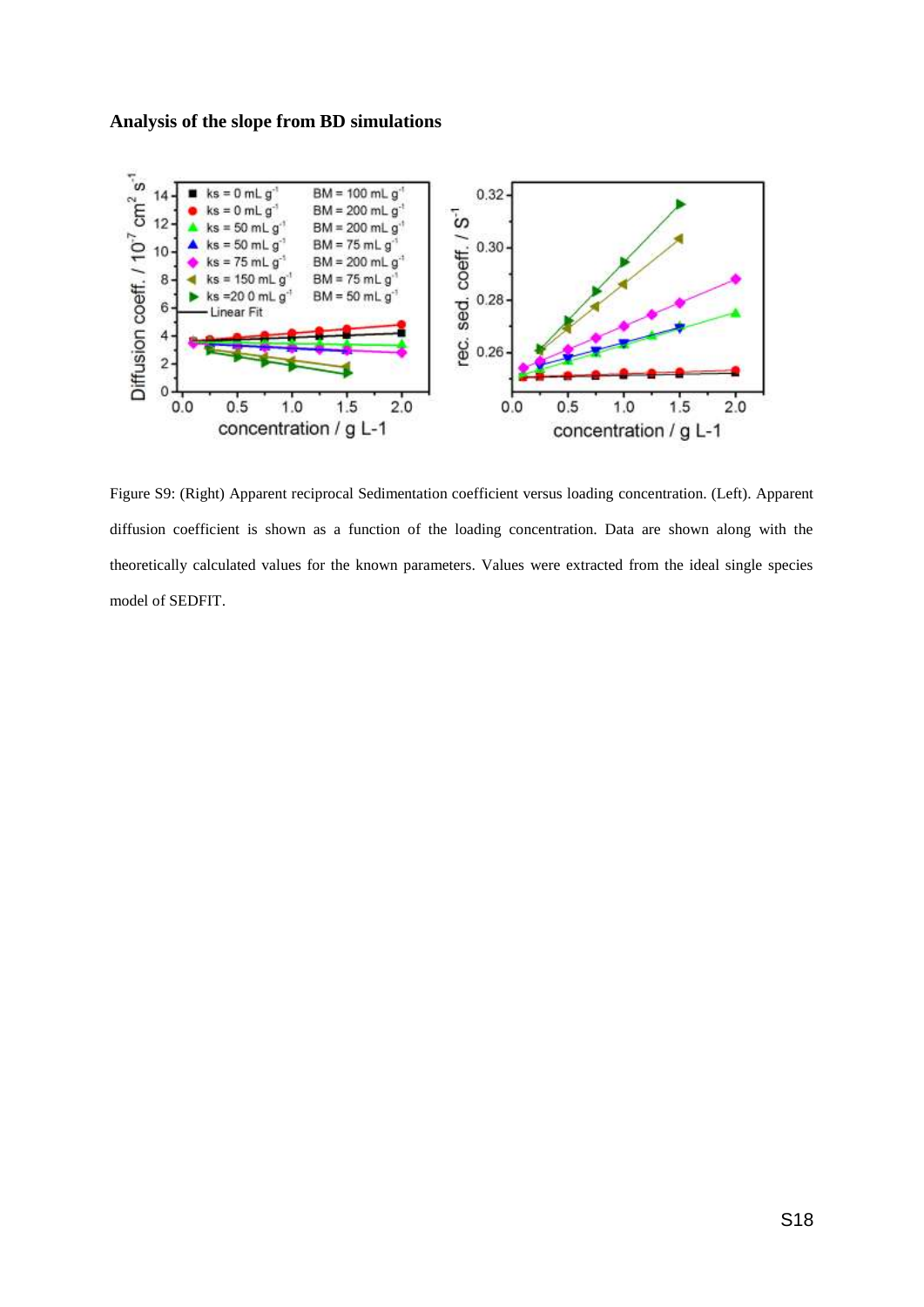## **Analysis of the slope from experimental data**



Figure **S**10: Apparent reciprocal sedimentation coefficient as a function of the loading concentration for the model system lysozyme. The slope gives ks.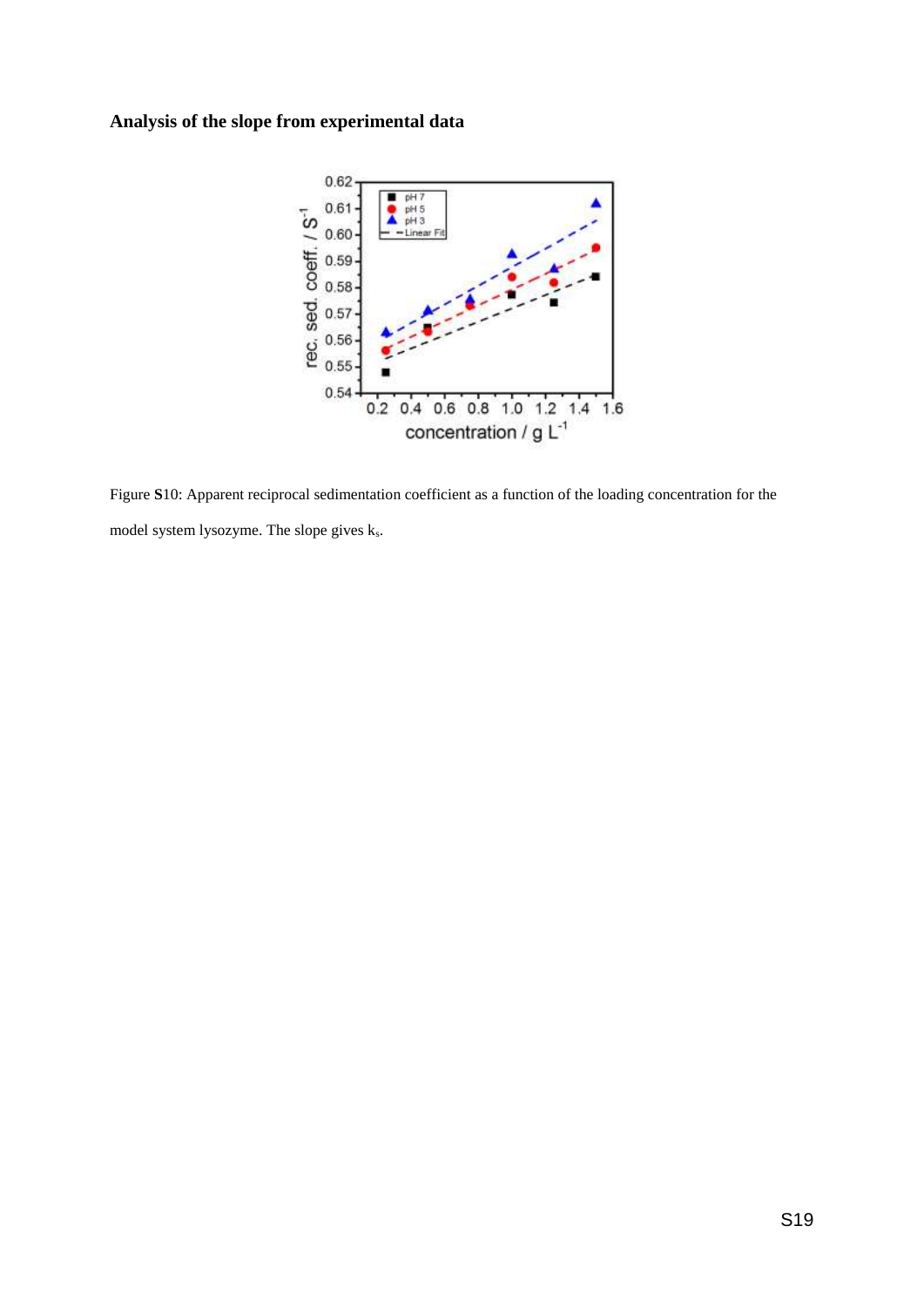## **Experimental Data for Membrane Osmometry**



Figure S11: Results from membrane Osmometry measurements different lysozyme concentrations. Linear fits yield the second virial coefficient alongside the molar mass at infinite dilution.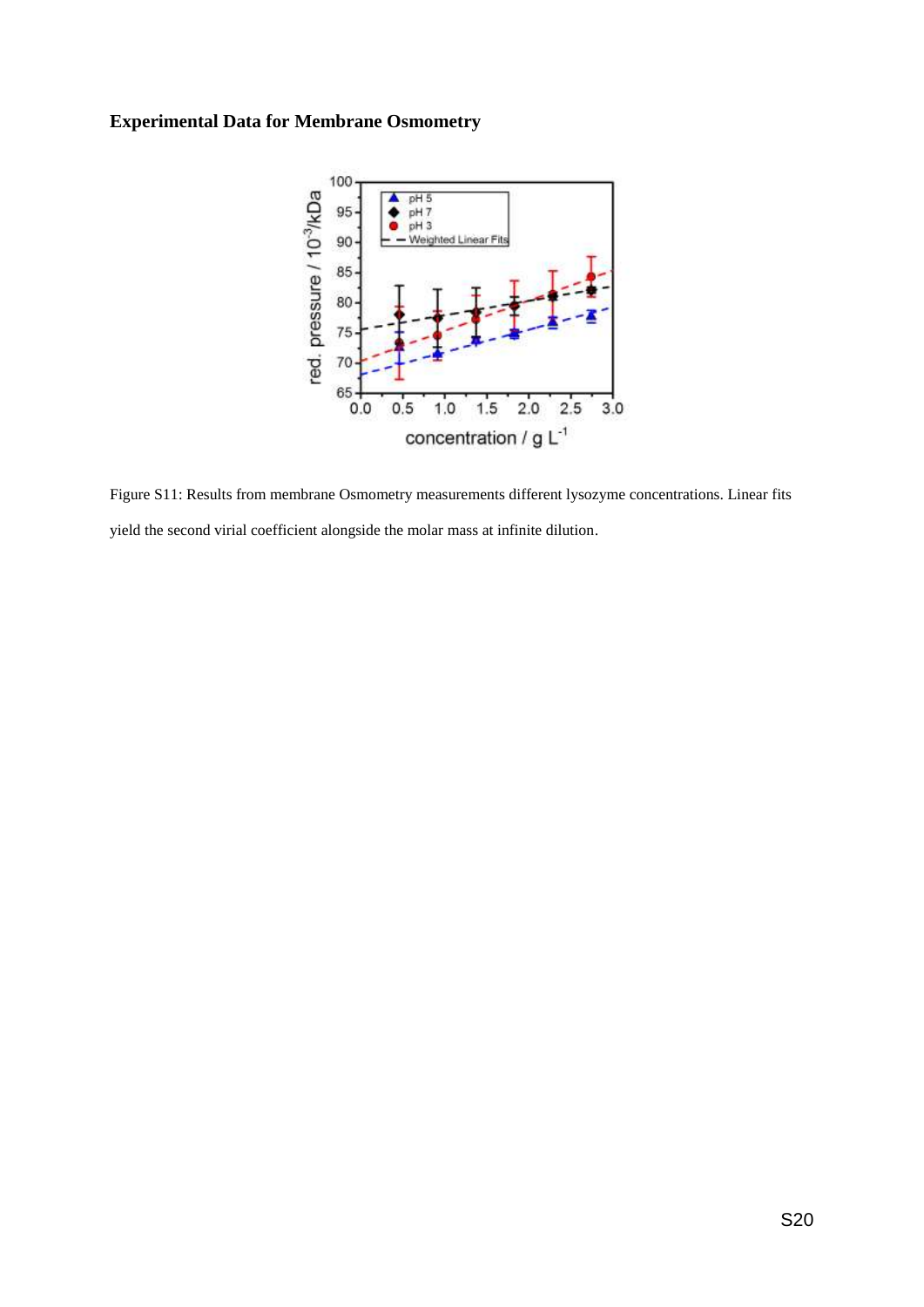#### **Correlation of non-ideality parameters from SV-AUC experiments and DLVO theory**

In the context of the DLVO theory, the interaction potential  $\varphi(x)$  is calculated from considering three contributions, namely an electrostatic potential, a Van-der-Waals (VDW) potential and an osmotic potential.<sup>3</sup> Details of the calculation are presented in the ESI.

$$
\varphi(r) = \varphi_{osm}(r) + \varphi_{el}(r) + \varphi_{VDW}(r) \tag{41}
$$

The osmotic potential is a function of the minimal distance between two protein molecules, which can be approximated by:

$$
x_{23} = \frac{x_P + x_S + l_0}{2} \tag{42}
$$

Here  $x_P$  is the protein diameter,  $x_S$  the diameter of the salt and  $l_0$  the minimal distance, which is derived based on the data of van Oss  $l_0$  as 0.1568 nm<sup>4</sup>. The salt diameter for sodium chloride is equal to 0.18 nm. The protein diameter is taken to be the hydrodynamic diameter. Consequently, the potentials can be expressed as: $5$ 

$$
\varphi_{osm}(r) = -\frac{4}{3}\pi r_{23}^3 \rho_{s,N} k_B T \left( 1 - \frac{3x}{4x_{23}} + \frac{x}{16x_{23}^3} \right) \tag{43}
$$

$$
\varphi_{el}(r) = \frac{Z^2 e^2 \exp((x_P - x))}{4\pi \varepsilon_0 \varepsilon_r x (1 + \kappa x_P/2)^2}
$$
(44)

$$
\varphi_{VDW}(r) = -\frac{A_H}{12} \left[ \frac{x_P^2}{x^2 - x_P^2} + \frac{x_P^2}{x^2} + 2\ln(1 - \frac{x_P^2}{x^2}) \right]
$$
(45)

The Debye length  $\kappa$ , which is a function of the ionic strength, is calculated from the wellknown debye-Hückel theory.<sup>6</sup> The number density of the salt ions is denoted as  $\rho_{S,N}$ . Z is the number of charges on a protein molecule. For the calculations in the framework of this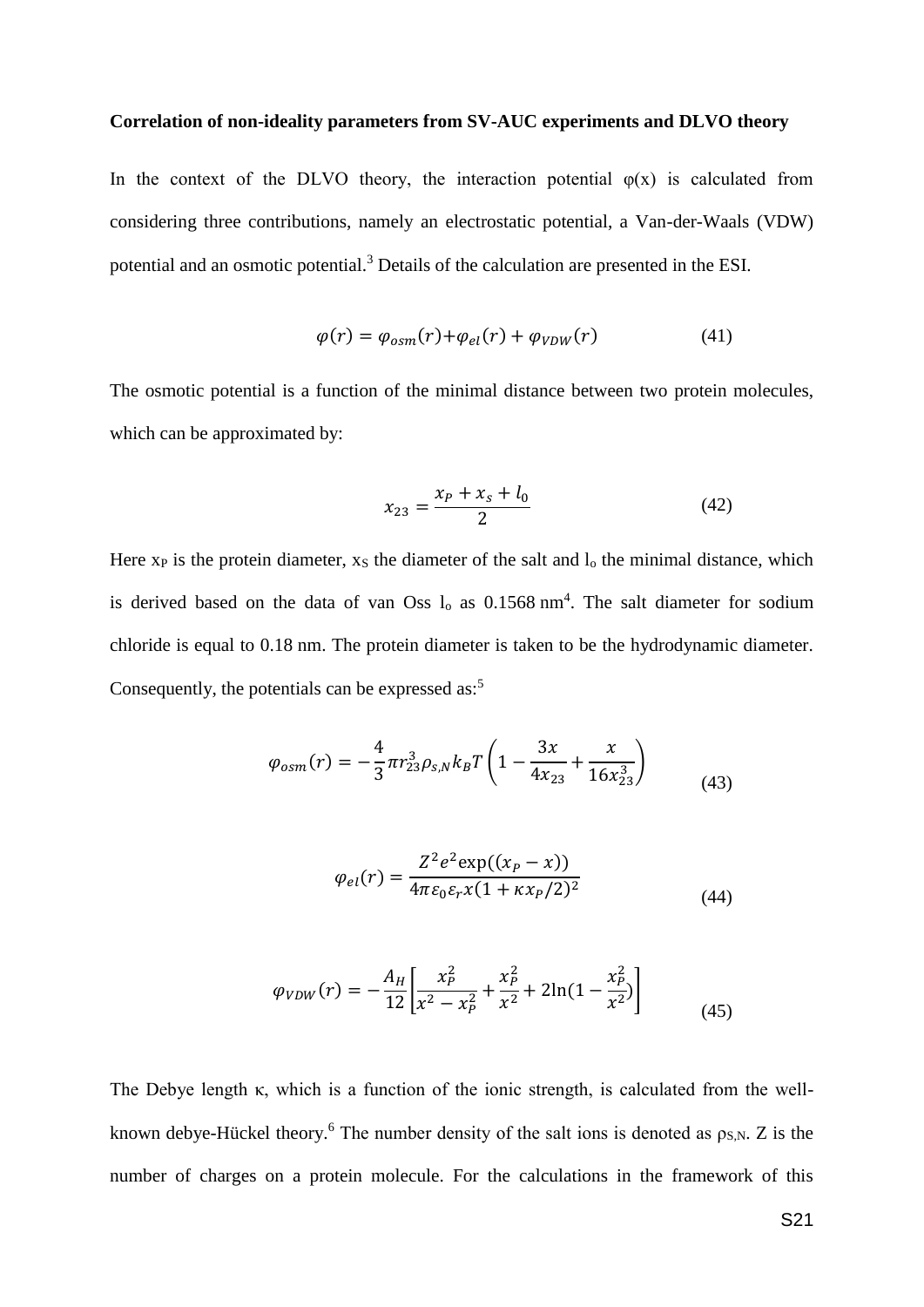manuscript, the values for Z were adapted from literature, based on the data from Haynes.<sup>7</sup> The Hamaker constant A<sub>H</sub> for lysozyme was taken from literature as  $3.3x10^{-20}$  J.<sup>8</sup> For the purpose of this manuscript, the interaction potentials for lysozyme in a 10 mM NaCl solution were calculated at different pH values and corresponding number of charges for a lysozyme molecule. The potentials as a function of the separation distance are shown in the main manuscript.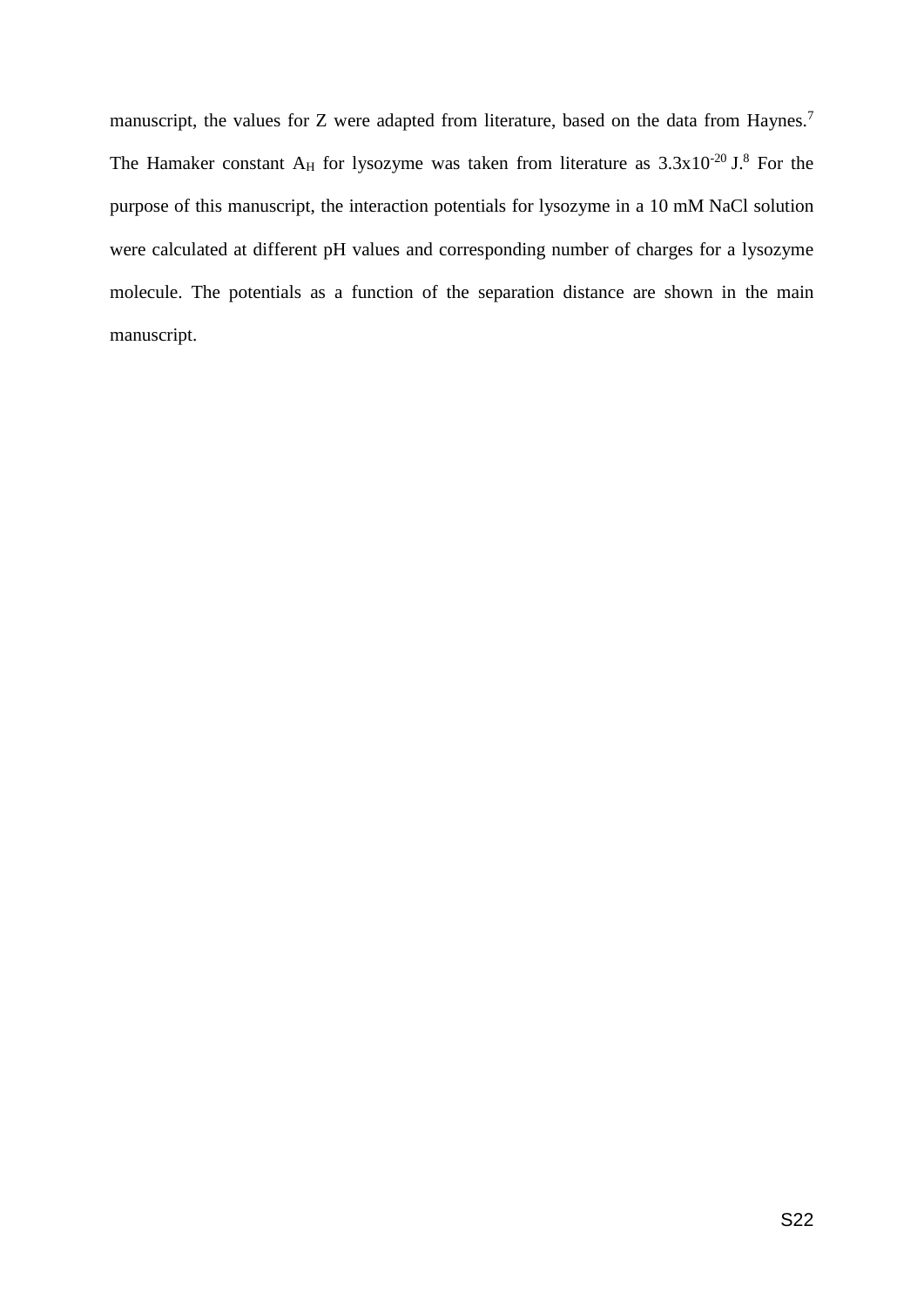# **Simulated profiles for the interplay of hydrodynamic / thermodynamic non-ideality with solvent compressibility**



Figure S12: All parameters are given in the main manuscript. Profiles from BD simulations for model particles in toluene including solvent compressibility and concentration-dependent non-ideality are shown. Left: simulated profiles at 20,000 rpm. Right: Simulated profiles at 60,000 rpm.